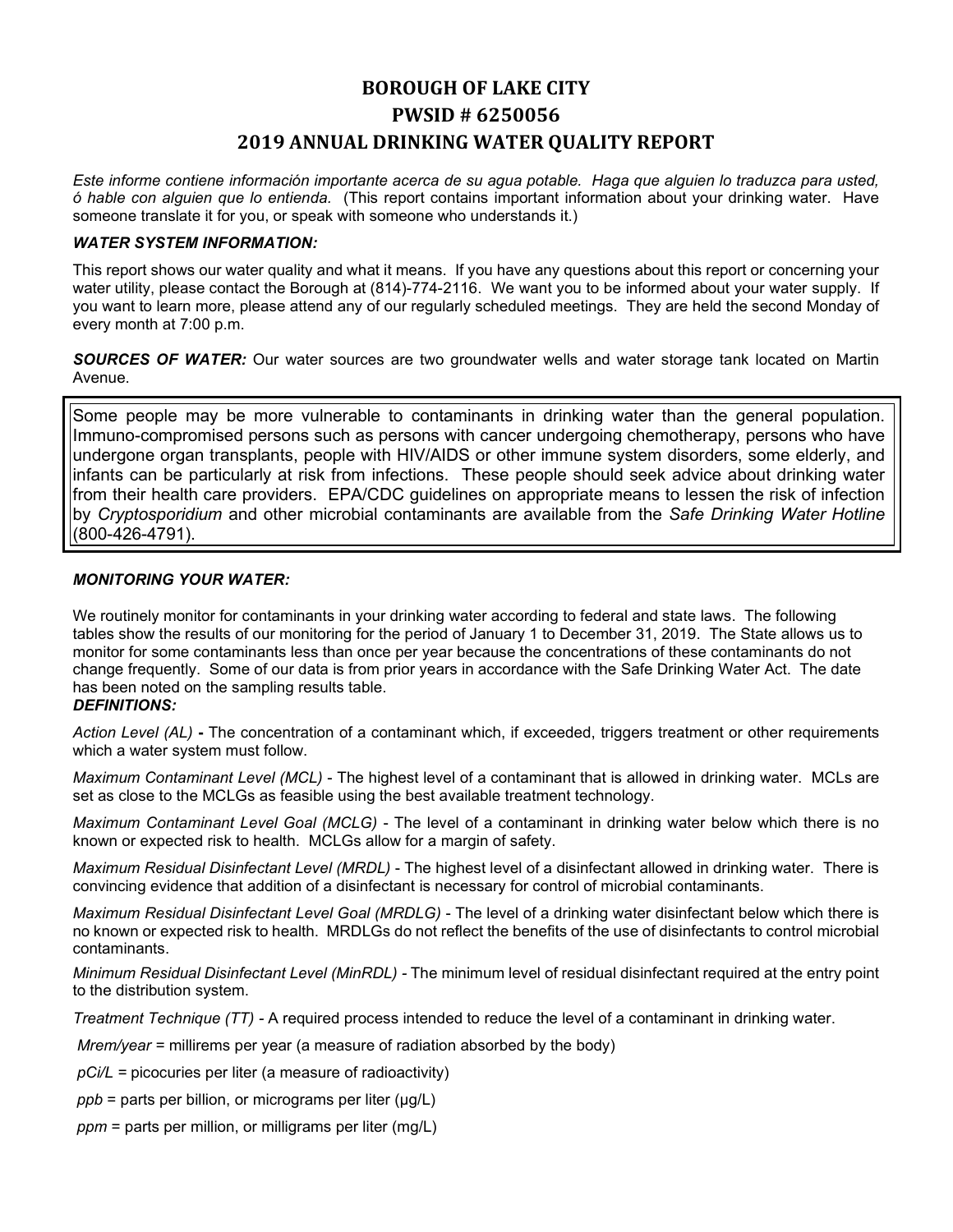## *DETECTED SAMPLE RESULTS*

| <b>Chemical Contaminants</b>                |  |                                                          |             |                                    |  |                                             |  |                               |  |                                              |                              |                         |                            |                                                                       |                                                                                                                |
|---------------------------------------------|--|----------------------------------------------------------|-------------|------------------------------------|--|---------------------------------------------|--|-------------------------------|--|----------------------------------------------|------------------------------|-------------------------|----------------------------|-----------------------------------------------------------------------|----------------------------------------------------------------------------------------------------------------|
| <b>Contaminant</b>                          |  | <b>MCL in</b><br><b>CCR</b><br><b>Units</b>              |             | <b>MCLG</b>                        |  | Level<br><b>Detected</b>                    |  | Range of<br><b>Detections</b> |  | <b>Units</b>                                 | <b>Sample</b><br><b>Date</b> |                         | <b>Violation</b><br>Y/N    |                                                                       | <b>Sources of</b><br>Contamination                                                                             |
| Chlorine<br>(Distribution)                  |  | $MRDL =$<br>4                                            |             | <b>MRDLG</b><br>$= 4$              |  | 1.12<br>(November)                          |  | $0.80 - 1.12$                 |  | ppm                                          | 2019                         |                         | N                          |                                                                       | Water additive<br>used to control<br>microbes.                                                                 |
| <b>TTHMs (Total</b><br>Trihalomethane<br>s) |  | 80                                                       |             | N/A                                |  | 1.81                                        |  | N/A                           |  | ppb                                          | 09/25/19                     |                         | $\mathsf{N}$               |                                                                       | By-product of<br>drinking water<br>disinfection.                                                               |
| <b>Barium</b>                               |  | $\overline{2}$                                           |             | $\overline{2}$                     |  | 0.192                                       |  | N/A                           |  | ppm                                          | 02/16/18                     |                         | N                          |                                                                       | Discharge of<br>drilling wastes;<br>Discharge from<br>metal refineries;<br>Erosion of<br>natural deposits.     |
| Cyanide                                     |  | 200                                                      |             | 200                                |  | 15                                          |  | N/A                           |  | ppb                                          | 2/16/18                      |                         | N                          |                                                                       | Discharge from<br>steel/metal<br>factories;<br>Discharge from<br>plastic and<br>fertilizer factories           |
| <b>Entry Point Disinfectant Residual</b>    |  |                                                          |             |                                    |  |                                             |  |                               |  |                                              |                              |                         |                            |                                                                       |                                                                                                                |
| <b>Contaminant</b>                          |  | <b>Minimum</b><br><b>Disinfectant</b><br><b>Residual</b> |             | Lowest<br>Level<br><b>Detected</b> |  | Range of<br><b>Detections</b>               |  | <b>Units</b>                  |  | Lowest<br><b>Sample</b><br><b>Date</b>       | <b>Violation</b><br>Y/N      |                         |                            |                                                                       | <b>Sources of Contamination</b>                                                                                |
| Chlorine (2019)                             |  | 0.60                                                     |             | 0.80                               |  | $0.80 - 1.89$                               |  | ppm                           |  | 03/09/2019                                   | $\mathsf{N}$                 |                         | Water<br>control microbes. |                                                                       | additive<br>used<br>to                                                                                         |
| <b>Lead and Copper</b>                      |  |                                                          |             |                                    |  |                                             |  |                               |  |                                              |                              |                         |                            |                                                                       |                                                                                                                |
| <b>Contaminant</b>                          |  | <b>Action</b><br>Level (AL)                              | <b>MCLG</b> |                                    |  | 90 <sup>th</sup> Percentile<br><b>Value</b> |  | <b>Units</b>                  |  | # of Sites Above<br><b>AL of Total Sites</b> |                              | <b>Violation</b><br>Y/N |                            |                                                                       | <b>Sources of</b><br>Contamination                                                                             |
| Lead<br>(2019)                              |  | 15<br>0                                                  |             |                                    |  | 1.3                                         |  | ppb                           |  | 0 out of 10                                  |                              | N                       |                            | Corrosion of<br>household plumbing;<br>Erosion of natural<br>deposits |                                                                                                                |
| Copper<br>(2019)                            |  | 1.3                                                      |             | 1.3                                |  | 0.667                                       |  | ppm                           |  | 0 out of 10                                  |                              | $\mathsf{N}$            |                            |                                                                       | Corrosion of<br>household plumbing;<br>Erosion of natural<br>deposits; Leaching<br>from wood<br>preservatives. |

## *Information about Lead*

If present, elevated levels of lead can cause serious health problems, especially for pregnant women and young children. Lead in drinking water is primarily from materials and components associated with service lines and home plumbing. The Borough of Lake City is responsible for providing high quality drinking water, but cannot control the variety of materials used in plumbing components. When your water has been sitting for several hours, you can minimize the potential for lead exposure by flushing your tap for 30 seconds to 2 minutes before using water for drinking or cooking. If you are concerned about lead in your water, you may wish to have your water tested. Information on lead in drinking water, testing methods, and steps you can take to minimize exposure is available from the Safe Drinking Water Hotline or at *[http://www.epa.gov/safewater/lead.](about:blank)*